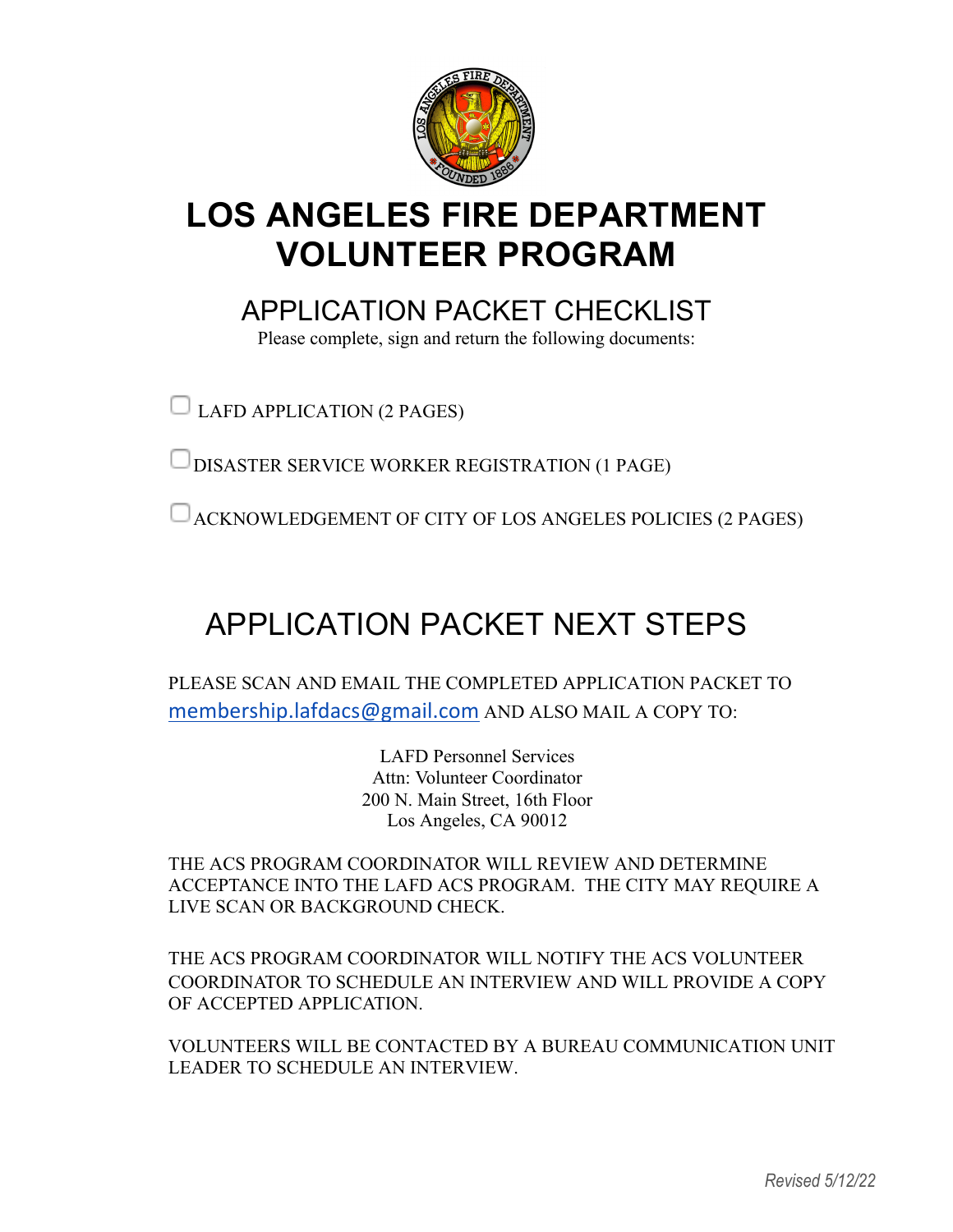

# **City of Los Angeles, Mayor's Volunteer Corps Los Angeles Fire Department Volunteer Application – Page 1 of 2**

 Check applicable LAFD Volunteer Program box: **(Copy of Identification must be attached to application) ACS APPLICANTS MUST HOLD A VALID FCC AMATEUR RADIO LICENSE**

| <b>ACS</b><br>$\blacktriangledown$ | BATTALION #                                                                                | FCC Call #                           |                      |                                                 |               |
|------------------------------------|--------------------------------------------------------------------------------------------|--------------------------------------|----------------------|-------------------------------------------------|---------------|
| <b>CERT</b>                        |                                                                                            | <b>GENERAL</b>                       |                      | <b>Support Services</b>                         |               |
|                                    |                                                                                            |                                      |                      |                                                 |               |
| Last Name                          |                                                                                            | <b>First Name</b>                    |                      | Middle Initial                                  |               |
| <b>Address</b>                     |                                                                                            |                                      |                      |                                                 |               |
| City                               |                                                                                            | State                                |                      | Zip Code                                        |               |
| Home Phone                         | $\overline{\phantom{a}}$                                                                   | <b>Work Phone</b>                    |                      | <u> 1989 - Andrea Stadt, fransk politik (</u>   |               |
| <b>Cell Phone</b>                  | $\overline{\phantom{a}}$                                                                   | Other                                |                      | $($ ) <u>contract the set of <math>(</math></u> |               |
|                                    | Email Address: No. 1996. Email Address: No. 1997.                                          |                                      |                      |                                                 |               |
|                                    | IF YOU HAVE SPECIAL TALENTS/SKILLS YOU WOULD LIKE TO SHARE WITH US, PLEASE INDICATE:       |                                      |                      |                                                 |               |
|                                    | Are you bilingual? Ves No If yes, what language: Read: D                                   |                                      |                      |                                                 | Write: $\Box$ |
|                                    | Do you need a reasonable accommodation to participate in the volunteer program? $\Box$ Yes |                                      |                      |                                                 | $\Box$ No     |
|                                    | If yes, please describe the desired accommodation:                                         |                                      |                      |                                                 |               |
|                                    | <b>ASSIGNMENT</b> (For LAFD Use only)                                                      |                                      |                      |                                                 |               |
| <b>City Department: FIRE</b>       |                                                                                            | Volunteer Job Title ________________ |                      | Major Responsibilities                          |               |
| <b>Supervisor Name/Title</b>       |                                                                                            |                                      |                      | <b>Phone Number</b>                             |               |
|                                    | Live Scan completed: Date / /                                                              | Approved: $\Box$                     | Disqualified: $\Box$ |                                                 |               |
| Volunteer ID provided: Yes         | $\Box$ No                                                                                  | ID Card # assigned __                |                      |                                                 |               |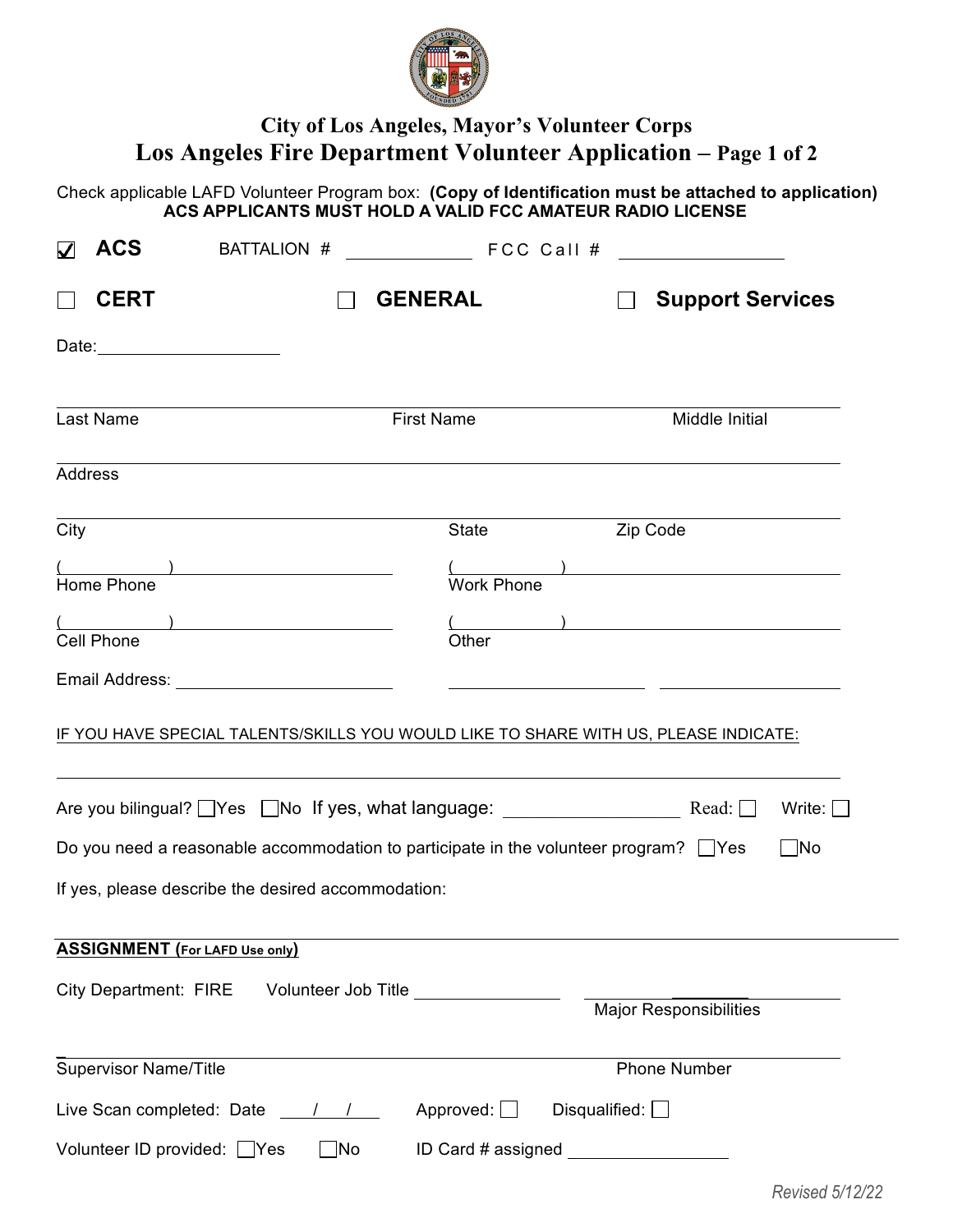## **LAFD VOLUNTEER APPLICATION Page 2 of 2**

| <b>BACKGROUND INFORMATION</b>                                                                                                                                                                                                                                |             |                    |                                            |      |     |
|--------------------------------------------------------------------------------------------------------------------------------------------------------------------------------------------------------------------------------------------------------------|-------------|--------------------|--------------------------------------------|------|-----|
| Your application is subject to a complete background review, including a review of any criminal convictions.<br>Disqualification may result from factors considered in the review.                                                                           |             |                    |                                            |      |     |
| NOTE: This information will be kept confidential.                                                                                                                                                                                                            |             |                    |                                            |      |     |
| Social Security #<br>Date of Birth ________________________                                                                                                                                                                                                  |             |                    |                                            |      |     |
| Driver License/I.D.# _______________Class _________ State Issued _________ Expiration Date ______________                                                                                                                                                    |             |                    |                                            |      |     |
| Have you ever been convicted of a crime other than minor traffic violations? $\Box$ Yes                                                                                                                                                                      |             |                    |                                            | No   |     |
| Are you currently on probation, parole, or awaiting trial? $\Box$ Yes                                                                                                                                                                                        |             |                    | ∣_ ∣No                                     |      |     |
|                                                                                                                                                                                                                                                              |             |                    |                                            |      |     |
| Address __________________________________City __________________State ________Zip ________________                                                                                                                                                          |             |                    |                                            |      |     |
|                                                                                                                                                                                                                                                              |             |                    |                                            |      |     |
|                                                                                                                                                                                                                                                              |             |                    |                                            |      |     |
|                                                                                                                                                                                                                                                              |             |                    |                                            |      |     |
|                                                                                                                                                                                                                                                              | <b>Name</b> |                    |                                            |      |     |
| EMERGENCY INFORMATION: In case of emergency, person to contact should be:                                                                                                                                                                                    |             |                    |                                            |      |     |
|                                                                                                                                                                                                                                                              |             |                    |                                            |      |     |
| Name                                                                                                                                                                                                                                                         |             | Relationship       |                                            |      |     |
| <b>Address</b>                                                                                                                                                                                                                                               |             | City               | State                                      |      | Zip |
| Home and /or Cell Phone                                                                                                                                                                                                                                      |             |                    | Email address                              |      |     |
| <b>STATISTICAL INFORMATION (OPTIONAL):</b>                                                                                                                                                                                                                   |             |                    |                                            |      |     |
| 18-39<br>$\Box$ 40-69<br>Age Group:<br>Ethnic Group: African-American Asian [                                                                                                                                                                                | $170 +$     | Caucasian<br>Other | Sex: Female<br>JHispanic LJNative-American | Male |     |
| I declare under penalty of perjury that all statements on this application form and attachments are true and<br>complete to the best of my knowledge. I understand that false, misleading, or incomplete information shall be<br>cause for disqualification. |             |                    |                                            |      |     |

I understand that appointment as a volunteer is an "at will" status; and the City or Department is free to discharge me "for good cause, or bad cause, or no cause at all," and I am equally free to quit, or otherwise cease volunteer work at any time. Upon separation from the Volunteer Program, ID card and any items issued must be immediately returned to the LAFD.

Volunteer Signature Date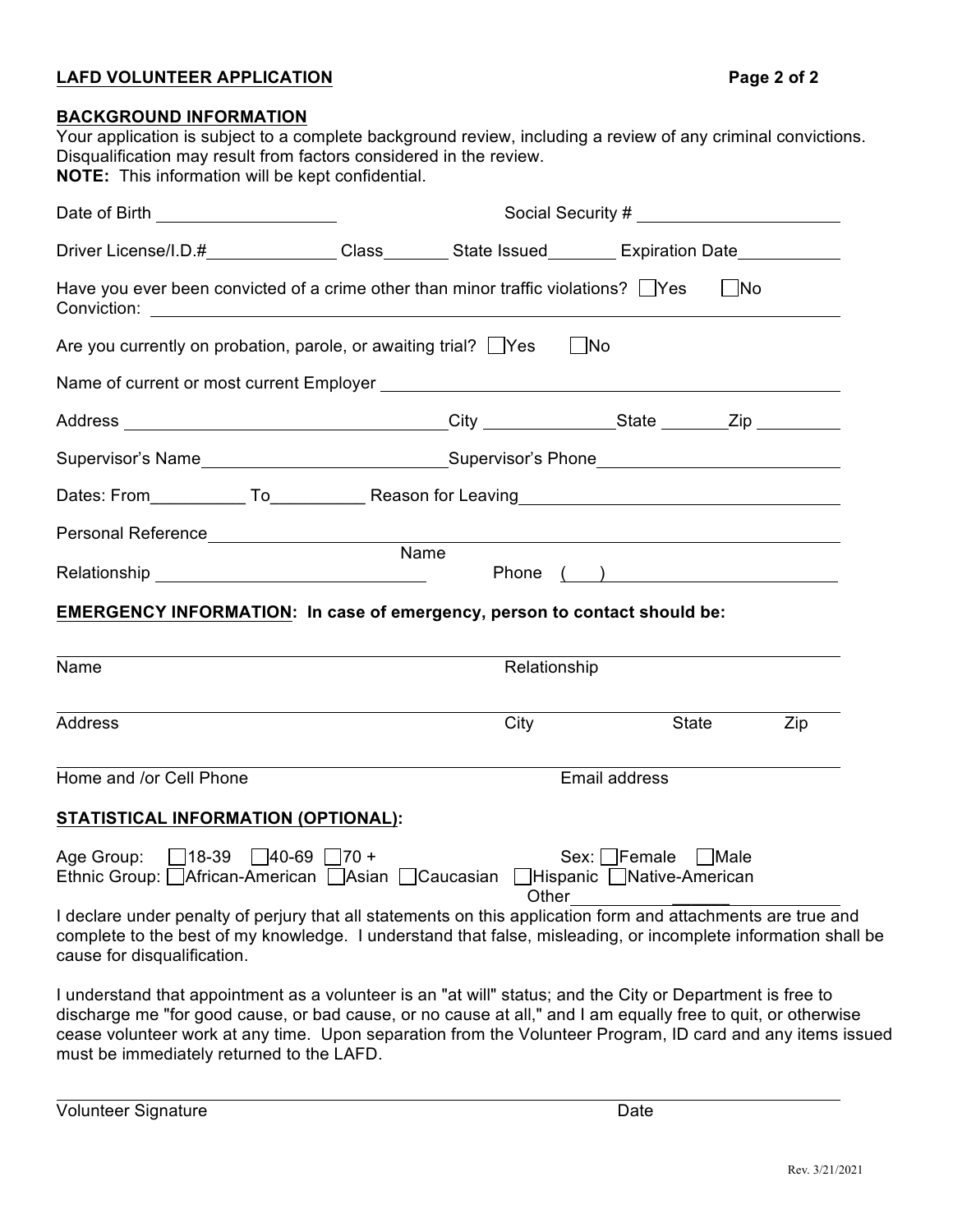# *DISASTER SERVICE WORKER VOLUNTEER REGISTRATION*

#### **LOCAL AND STATE INFORMATION**

Loyalty Oath under Code of Civil Procedure §2015.5 & Title 19, Div.2, Chap.2, Sub-Chap.3, §2573.1

# **TYPE OR PRINT IN INK (SHADED AREAS REQUIRED BY PROGRAM REGULATIONS)**

|                           |                                                                                | This block completed ONLY by Accredited Disaster Council, designated government agency or jurisdiction. |  |  |  |
|---------------------------|--------------------------------------------------------------------------------|---------------------------------------------------------------------------------------------------------|--|--|--|
|                           |                                                                                | SPECIALTY:                                                                                              |  |  |  |
|                           | REGISTERING AGENCY OR JURISDICTION: CITY OF LOS ANGELES FIRE DEPARTMENT (LAFD) |                                                                                                         |  |  |  |
| ATTACH                    | SIGNATURE OF AUTHORIZED PERSON:                                                | TITLE:                                                                                                  |  |  |  |
| PHOTOGRAPH<br><b>HERE</b> | <b>REGISTRATION DATE:</b>                                                      | RENEWAL DATES:                                                                                          |  |  |  |
|                           |                                                                                | DSW CARD ISSUED?: NO? YES? #:                                                                           |  |  |  |
|                           | <b>PROCESSED BY:</b>                                                           | DATE: TO CENTRAL FILES:                                                                                 |  |  |  |

| NAME: LAST                             | <b>FIRST</b> | MI                                                                                |         |                          | SSN:                      |      |                        |
|----------------------------------------|--------------|-----------------------------------------------------------------------------------|---------|--------------------------|---------------------------|------|------------------------|
| <b>ADDRESS:</b>                        |              | CITY:                                                                             |         |                          | <b>STATE</b>              | ZIP: |                        |
| COUNTY:                                |              | <b>HOME PHONE:</b>                                                                |         |                          | <b>WORK PHONE:</b>        |      |                        |
| PAGER:                                 |              | E-MAIL:                                                                           |         |                          | DATE OF BIRTH: (optional) |      |                        |
| DRIVER LICENSE NUMBER: (if applicable) |              | $A$ ? B? C?<br><b>DRIVER LICENSE CLASSIFICATION:</b><br>OTHER DRIVING PRIVILEGES: |         | LICENSE EXPIRATION DATE: |                           |      |                        |
| PROFESSIONAL LICENSE: (if applicable)  |              | FCC LICENSE: (if applicable)                                                      |         |                          | LICENSE EXPIRATION DATE:  |      |                        |
| IN CASE OF EMERGENCY, CONTACT:         |              |                                                                                   |         |                          | <b>EMERGENCY PHONE:</b>   |      |                        |
| PHYSICAL<br><b>IDENTIFICATION:</b>     | HAIR:        | EYES:                                                                             | HEIGHT: |                          | WEIGHT: (optional)        |      | BLOOD TYPE: (optional) |
| <b>COMMENTS:</b>                       |              |                                                                                   |         |                          |                           |      |                        |

#### **Government Code §3108-3109**:

Every person who, while taking and subscribing to the oath or affirmation required by this chapter, states as true any material matter which he or she knows to be false, is guilty of perjury, and is punishable by imprisonment in the state prison for two, three, or four years. Every person having taken and subscribed to the oath or affirmation required by this chapter, who, while in the employ of, or service with, the state or any county, city, city and county, state agency, public district, or disaster council or emergency organization advocates or becomes a member of any party or organization, political or otherwise, that advocates the overthrow of the government of the United States by force or violence or other unlawful means, is guilty of a felony, and is punishable by imprisonment in the state prison.

| LOYALTY OATH OR AFFIRMATION (GOVERNMENT CODE §3102)                                                                                                                                                                                                                                                                                                                                                                                                                                                                                                                                                                    |                                                     |  |  |  |  |
|------------------------------------------------------------------------------------------------------------------------------------------------------------------------------------------------------------------------------------------------------------------------------------------------------------------------------------------------------------------------------------------------------------------------------------------------------------------------------------------------------------------------------------------------------------------------------------------------------------------------|-----------------------------------------------------|--|--|--|--|
| , do solemnly swear (or affirm) that I will support and defend the<br>PRINT NAME<br>Constitution of the United States and the Constitution of the State of California against all enemies, foreign and domestic; that I will bear true faith and allegiance to<br>the Constitution of the United States and the Constitution of the State of California; that I take this obligation freely, without any mental reservations or purpose of<br>evasion; that I will well and faithfully discharge the duties upon which I am about to enter. I certify under penalty of perjury that the foregoing is true and correct. |                                                     |  |  |  |  |
| <b>DATE</b><br><b>SIGNATURE</b>                                                                                                                                                                                                                                                                                                                                                                                                                                                                                                                                                                                        | IF UNDER 18 YEARS OLD, SIGNATURE OF PARENT/GUARDIAN |  |  |  |  |
| SIGNATURE OF OFFICIAL AUTHORIZED TO ADMINISTER LOYALTY OATH                                                                                                                                                                                                                                                                                                                                                                                                                                                                                                                                                            | <b>TITLE</b>                                        |  |  |  |  |

\*Registration for the active DSW Volunteer is effective for the period the person remains a member with that organization; for a volunteer registering for an intermittent or a single event, the expiration date is set at the discretion of the Accredited Disaster Council but not to exceed one year. (See Govt. Code §3102)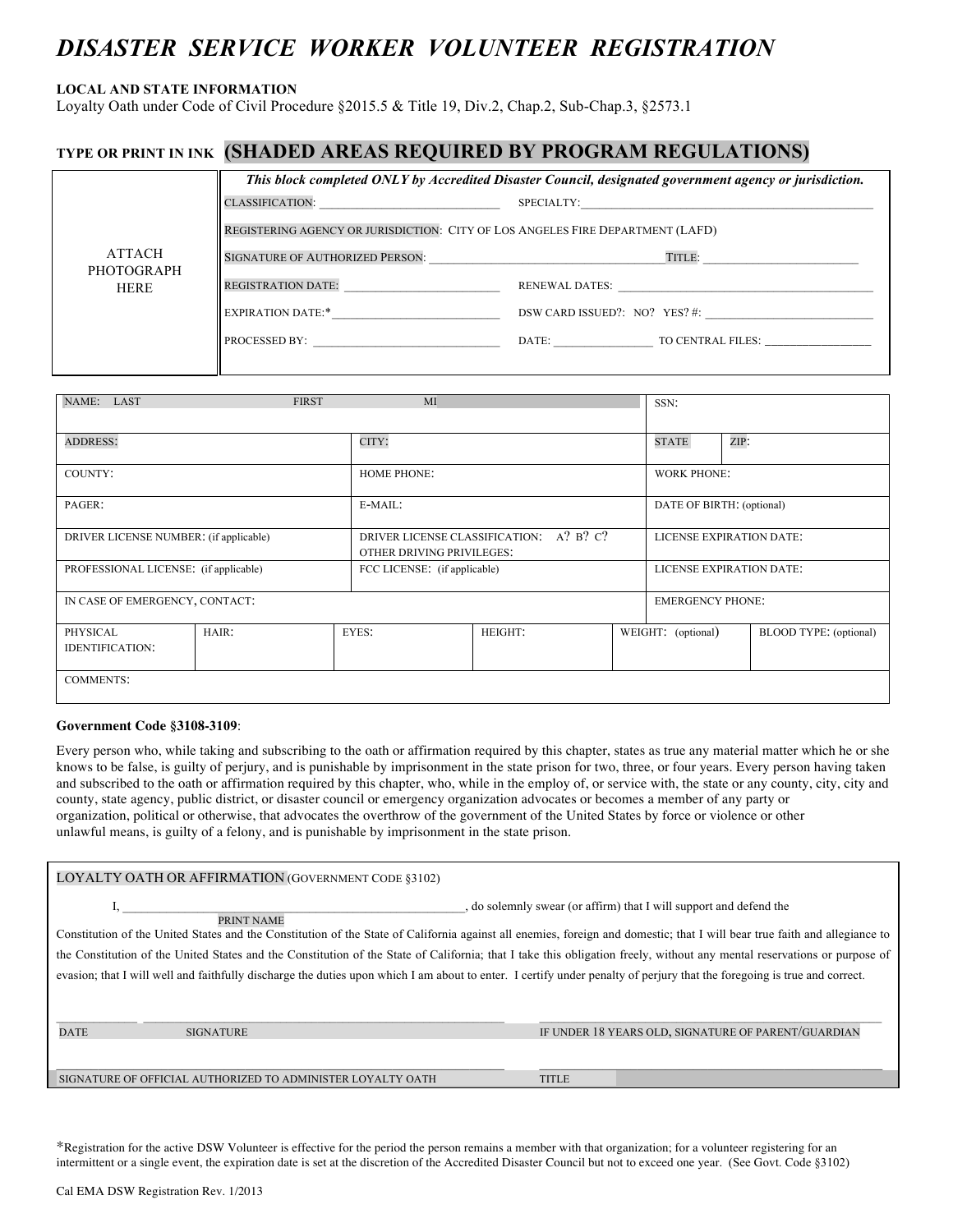# **Los Angeles Fire Department Volunteer Applicant Acknowledgment of City of Los Angeles Policies**

## **Sexual Harassment Discrimination:**

The policy of the City of Los Angeles is to promote and maintain a working environment free of sexual harassment, intimidation, and coercion. Sexual harassment is a form of sex discrimination and is a violation of official City policy and Federal and State law. Sexual harassment is defined as unwelcome sexual advances, requests for sexual favors, and other verbal, visual, or physical conduct of a sexual nature.

Source Document: Sexual Harassment Discrimination Complaint Procedure

#### **Zero Tolerance for Hazing**:

Hazing is a form of harassment, a violation of official City policy and subject to investigation. Hazing activities are defined as any action taken or situation created in the workplace, which causes or is likely to cause, bodily danger or physical harm, personal degradation or disgrace resulting in physical or mental harm to others. Management will investigate all allegations of hazing.

Source Document: Executive Directive No. 8

#### **Discrimination-Free Workplace:**

The City of Los Angeles does not discriminate on the basis of race, color, religion, national origin, sex, age, disability, marital status, sexual orientation, creed, ancestry, or medical condition. The City recognizes that all employees and non-employees are responsible to **NOT** engage in any discriminatory actions, language, or images. Any form of discrimination is strictly prohibited.

Source Document: City of Los Angeles Discrimination Free Workplace Policy

#### **Drug-Free Workplace:**

In accordance with the Federal Drug-Free Workplace Act of 1988, the City of Los Angeles is committed to providing a drug-free workplace for its employees. Thus, the use of drugs in the workplace or reporting to work under the influence is strictly prohibited.

Source Document: City of Los Angeles Handbook for City Employees

#### **Non-Smoking Policy:**

The City has adopted smoking ordinances regulating places of employment and designating facilities in City buildings as non-smoking areas. For reasons of safety, public relations, and other concerns, smoking is prohibited in all City-owned or leased buildings and in City vehicles.

Source Document: City of Los Angeles Handbook for City Employees

#### **Computing Policies and Electronic Access Guidelines:**

The City has installed equipment such as computers and advanced technological systems such as electronic mail for use to conduct its official business. There is no expectation of personal privacy in the use of the Internet and e-mail. The Internet should be used for City-related business only, accessing inappropriate sites is strictly prohibited.

Source Document: City of Los Angeles Internet Policies and Guidelines